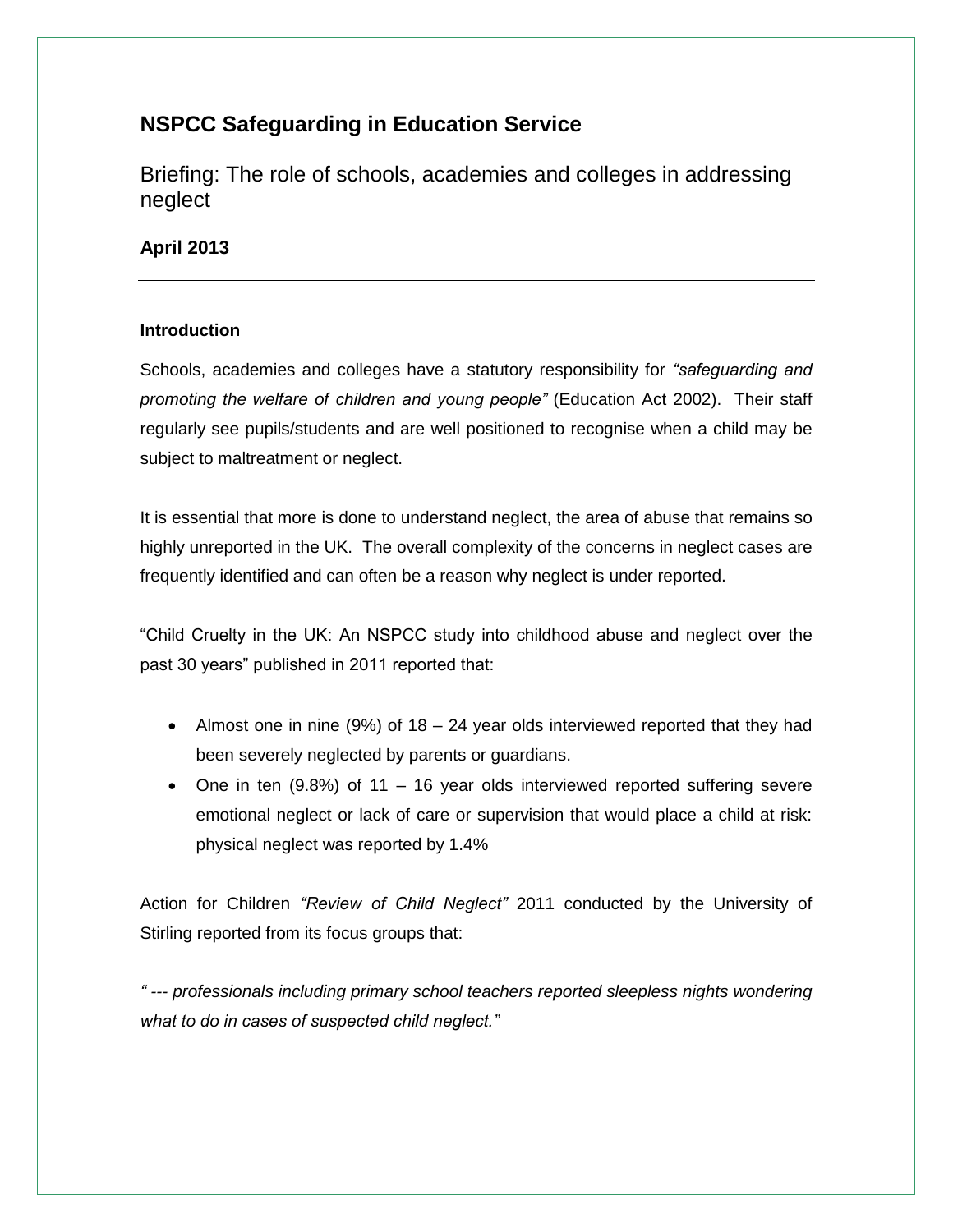# **What is neglect?**

The 'Working Together to Safeguard Children' 2013 definition is:

*"Neglect is the persistent failure to meet a child"s basic physical and/or psychological needs, likely to result in the serious impairment of the child"s health or development."* 

Neglect can often fit into six forms which are:

- Medical the withholding of medical care including health and dental.
- Emotional lack of emotional warmth, touch and nurture.
- Nutritional either through lack of access to a proper diet which can affect in their development.
- Educational failing to ensure regular school attendance that prevents the child reaching their full potential academically.
- Physical failure to meet the child's physical needs.
- Lack of supervision and guidance meaning the child is in dangerous situations without the ability to risk assess the danger.

Horwath, J (2007): Child neglect: identification and assessment: Palgrave Macmillan

Thinking about neglect under these headings can often help school staff to start to gain a full picture of what life is like for a particular young person experiencing neglect and if all of these are a factor it is referred to as global neglect.

With regard to the child, some of the regular concerns are:

- The child"s development in all areas including educational attainment.
- Cleanliness.
- **•** Health.
- Children left at home alone and accidents related to this.
- Taking on unreasonable care for others.
- Young carers.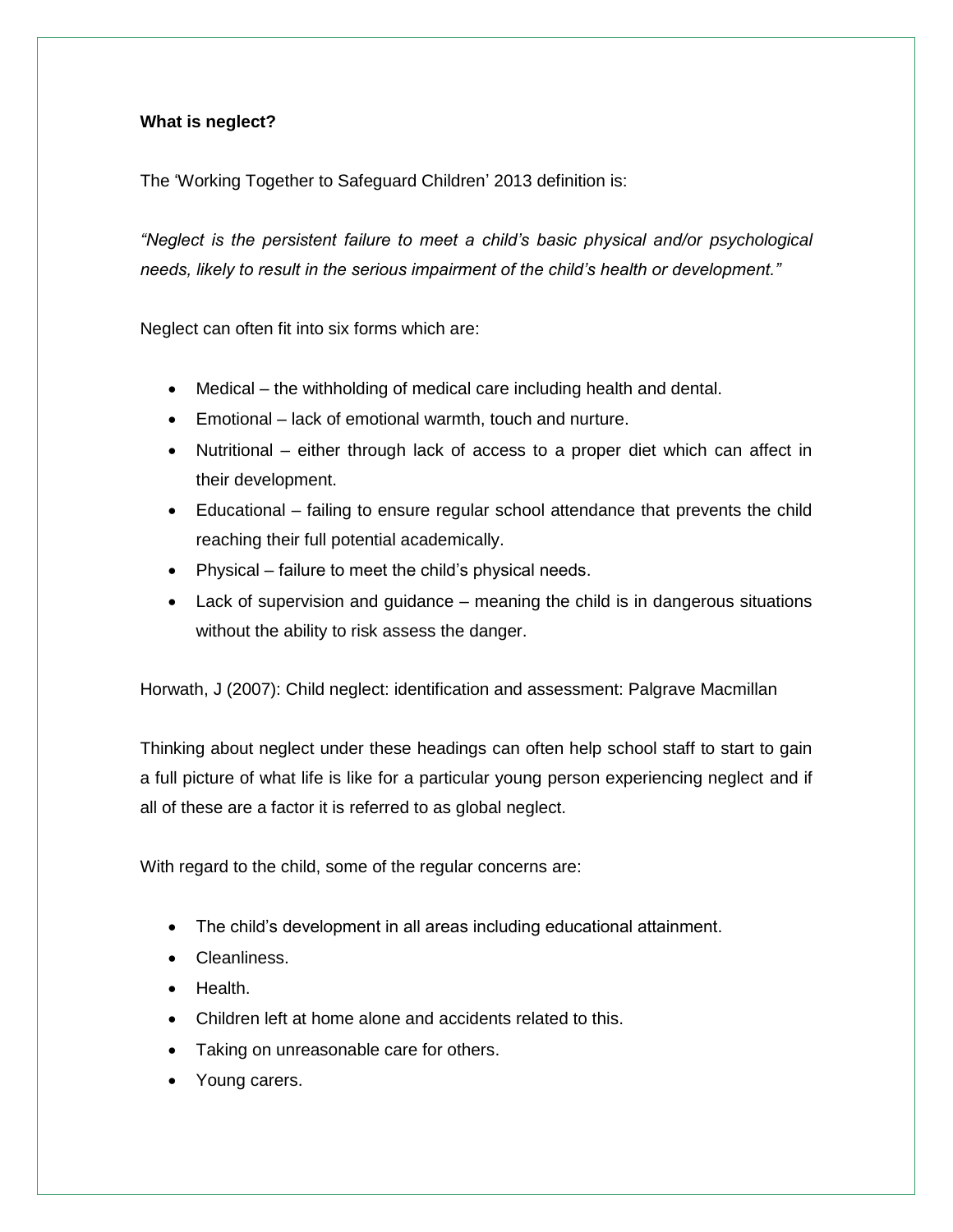In the medical field neglect is often referred to in the terms organic failure to thrive, which often relates to a congenital and genetic causes that may cause the child to develop at a slower rate or not at all and non-organic failure to thrive which results from accidental, neglectful or deliberate action on the parent"s/carer"s part. Both these terms are used when children are underweight or malnourished compared to the standards of children their age.

Neglect makes up half of all child protection plans and up to three quarters of all plans where there is a joint category for registration.

Ruth Gardner of the NSPCC in her report "Developing an effective response to neglect and emotional harm to children" (2008) identified that *"Neglect is associated with future maltreatment and the most serious and life-threatening abuse is often found to follow a history of increasing neglect".*

Neglect can often be an indicator of further maltreatment and is often identified as an issue in serious case reviews as being present in the lead up to the death of the child or young person.

It is important to recognise that the most frequent issues and concerns regarding the family in relation to neglect relate to parental capability. This can be a consequence of:

- Poor health, including mental health or mental illness
- Disability, including learning difficulties
- Substance misuse and addiction
- Domestic violence

Schools need to consider both acts of commission (where a parent/carer deliberately neglects the child) and acts of omission (where a parents failure to act is causing the neglect). This is a key consideration with regard to school attendance where parents are not ensuring their child attend school regularly.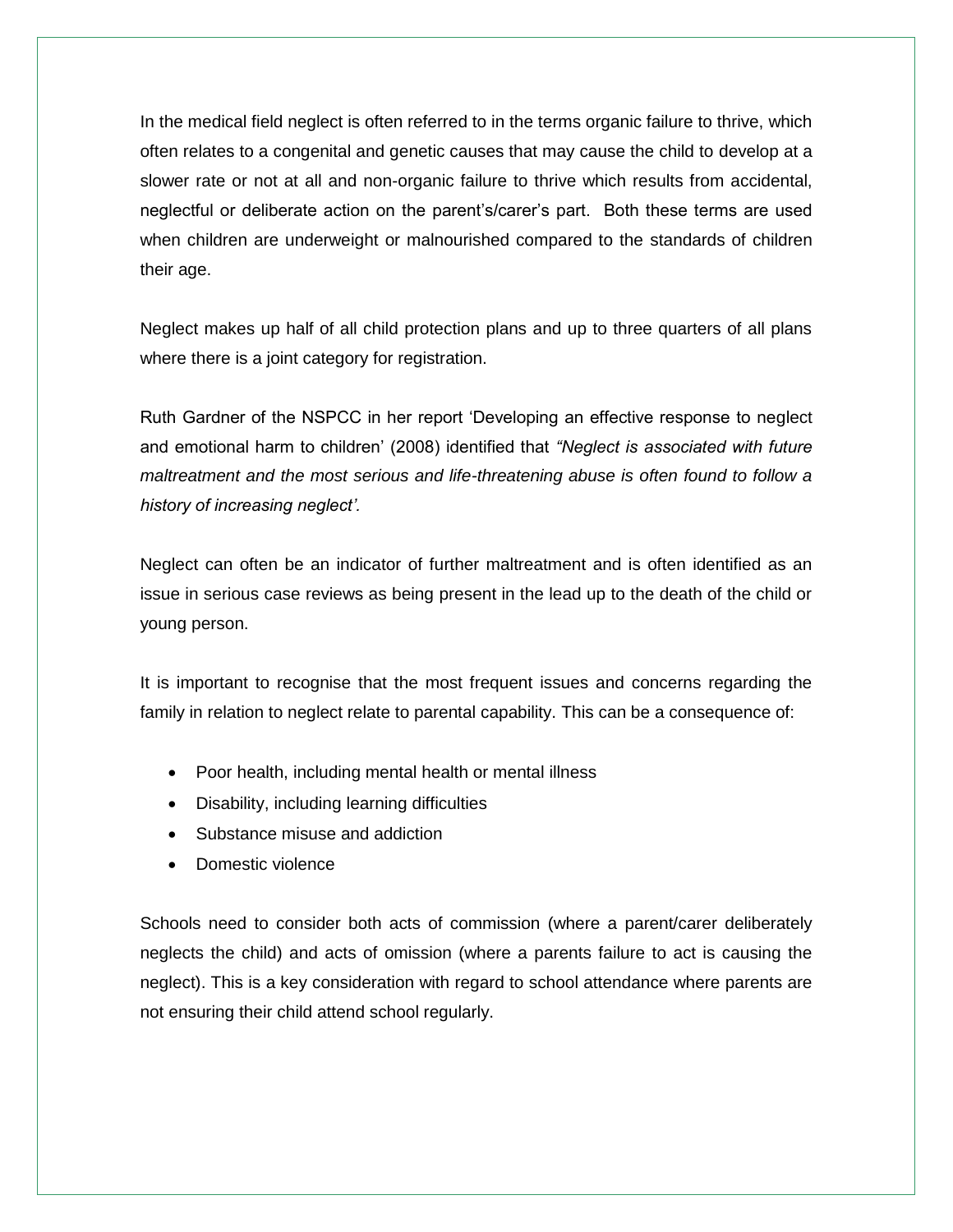### **Impact of neglect**

Neglect affects the child"s perception of themselves and how others behave towards them. They find it difficult to form relationships and particularly in school this can lead to bullying. They often have poor attendance, and consequently low attainment.

The chief executive for Action for Children, Dame Clare Tickell, at the launch of the review said that:

*"Neglect corrodes childhoods, robbing the most vulnerable children of hope, happiness and life chances."* 

#### **Identifying neglect - what should schools be doing?**

Many of the signs of neglect are visible, however school staff may not instinctively know how to recognise signs of neglect or know how to respond effectively when they suspect a pupil is being neglected. Children spend considerable time in school so staff have opportunities to identify patterns over time and recognise and respond to concerns about their safety and welfare. Munro in her final reports *"A child-centred system"* states:

*"Schools are particularly well placed to notice children and young people in need of help and also to notice those where there are more serious concerns about their safety. Supporting children so that they get the very best education is only possible when they are safe and well cared for."* 

Staff need regular quality training and support so that they understand its nature and effects, and so that they have the confidence to respond when they have concerns. The statutory guidance *"Safeguarding Children and Safer Recruitment in Education"* DfES 2007 states that all those who work with children in education need to:

*"--- undertake training that equips them with the knowledge and skills necessary to carry out their responsibilities for child protection that is kept up to date by refresher training at three yearly intervals."*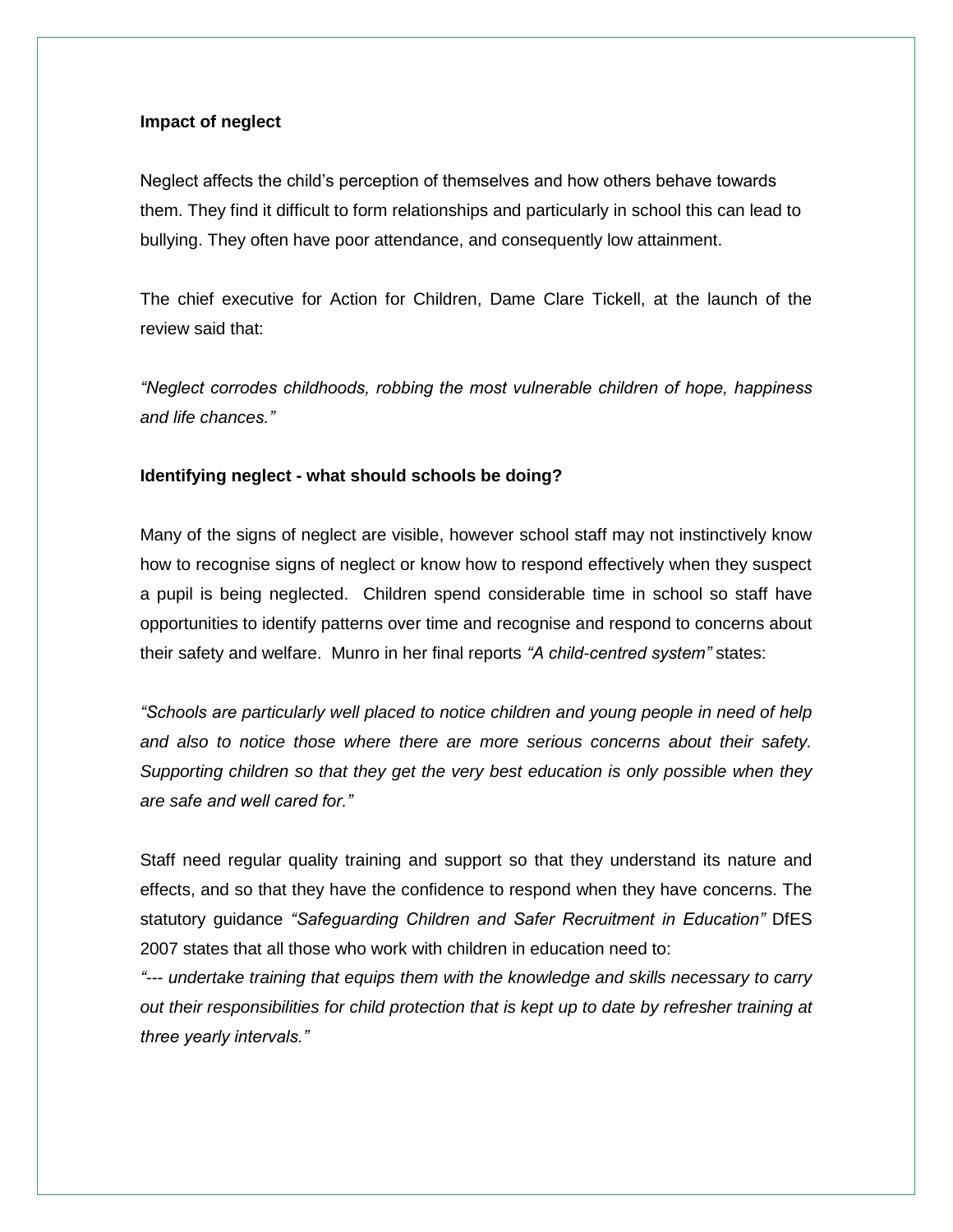All staff should have easy access to a checklist for the signs that a child could be being neglected. Some schools display these in the staffroom, others include them in their staff handbook.

Neglect in particular, is often found alongside other forms of abuse and maltreatment and it is key that school staff are aware of this so that they are mindful to not focus on the name of the maltreatment, in this case neglect, and stop seeing the child as a whole.

Where there are concerns about a pupil/student all staff that teach or are in contact with the child need to be briefed and to be asked to observe and report what is happening. Some schools may engage peer supporters in this. However, this must be done within clear boundaries and all must be aware of the importance of confidentiality.

This information will help to provide the crucial evidence needed in these cases. All school staff need to know the importance of evidence and have an awareness of what the school needs to be able to contribute to a core assessment.

To ensure that staff can continue to identify concerns and act on them it is essential that their feelings are understood. Staff can often experience high levels of frustration when working with children who are experiencing neglect. This is often the result of the effect of poor or irregular attendance on school work. For staff to be able to continually work well with these issues it is important that the school regularly spends time looking at the values within the school in relation to neglect and about the feelings that this may bring up.

This can be done by using case studies to encourage discussions between staff as to where their values are and to help school staff to be clear about what is acceptable and what is not.

#### **Responding to neglect – what should schools be doing?**

It should be expected that the [Designated Senior Person \(DSP\)](http://www.nspcc.org.uk/Inform/resourcesforteachers/designated-sr-person/designated-safeguarding-person_wda86590.html) and all those in school with responsibility for safeguarding and pupil/student welfare should have additional training with regard to neglect.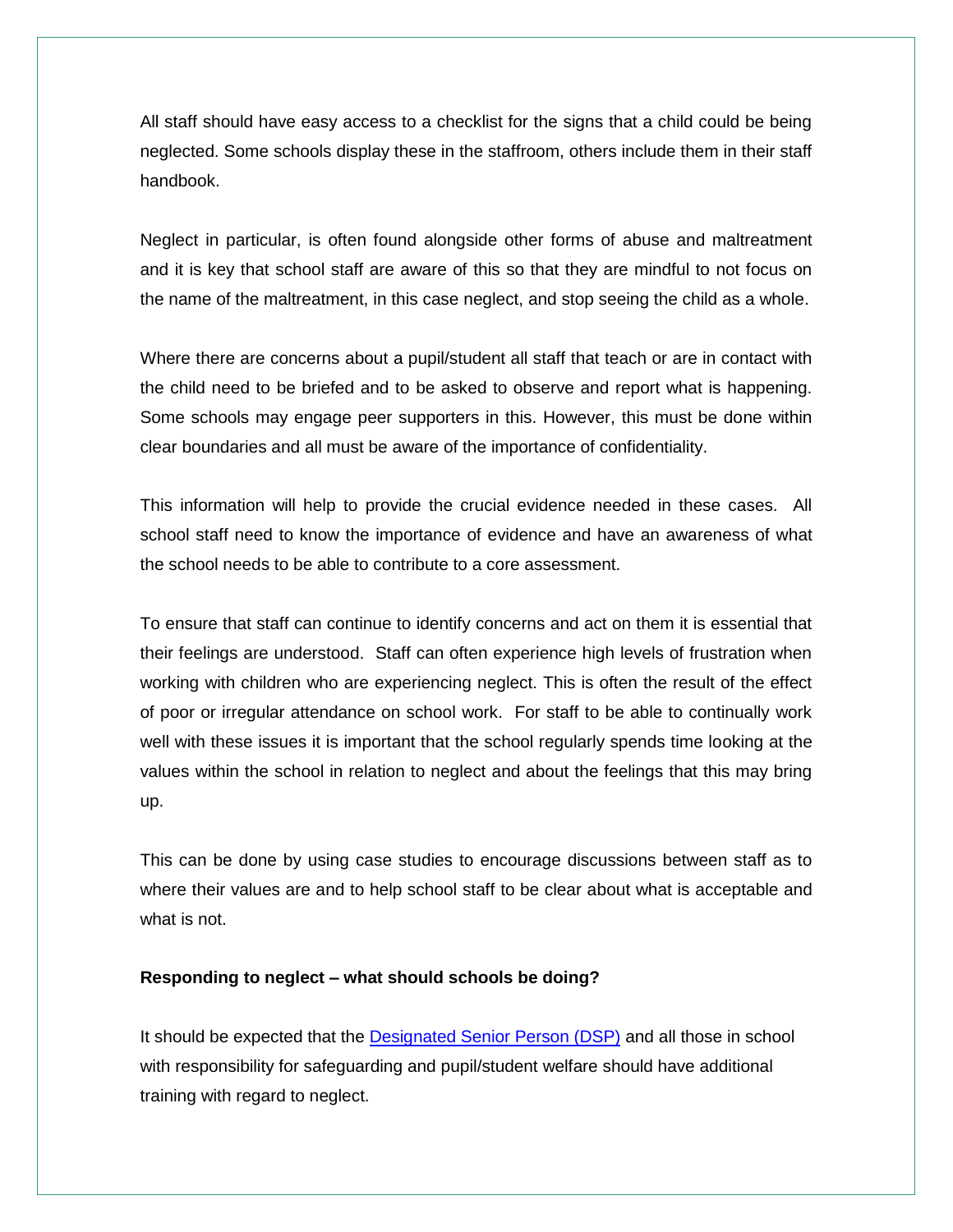The NSPCC offer bespoke training on [child neglect](http://www.nspcc.org.uk/Inform/trainingandconsultancy/training/trainingcourses/childneglect_wda57565.html) and has worked with [EduCare](http://platinum.educare.co.uk/Products/160-nspcc-child-neglect.aspx) to create on-line training specifically on this area and covers sections on understanding the issues of neglect, causes and the signs and what to do if you have a concern. This can be particularly helpful to ensure midday supervisors and volunteer staff access training.

It is important when there are concerns that a pupil/student may be experiencing neglect that the Designated Senior Person knows how to act. This is covered in:

HM Government 2013 *"Working Together to Safeguard Children: a guide to inter-agency working to safeguard and promote the welfare of children".* Chapter 2 describes the role of schools and colleges (including independent schools, academies and free schools) in recognising the needs of children and the role of the designated professional for safeguarding.

- Local arrangements neglect
- Local Safeguarding Children Board (LSCB).
- The Designated Senior Person should contact their local authority children's social care team to report concerns regarding neglect. An initial assessment will decide whether a child is either:
	- A child in need but that there are no substantiated concerns that the child may be suffering, or is likely to suffer, significant harm (Section 17)
	- or
	- A child suffering, or is likely to suffer, significant harm, and if so if the child in need of immediate protection (Section 47)

If a child is believed to in immediate danger, the Police should be contacted immediately.

Neglect, as well as abuse, can result in a child suffering significant harm to the extent that urgent protective action is necessary.

In many cases of neglect the initial decision will be that it is a "child in need" and /or that further evidence is needed. Schools need to recognise that they are often best placed to work with the child and the parents/carers and that there may be an expectation that school staff will do this. It is really important that any changes that schools notice, either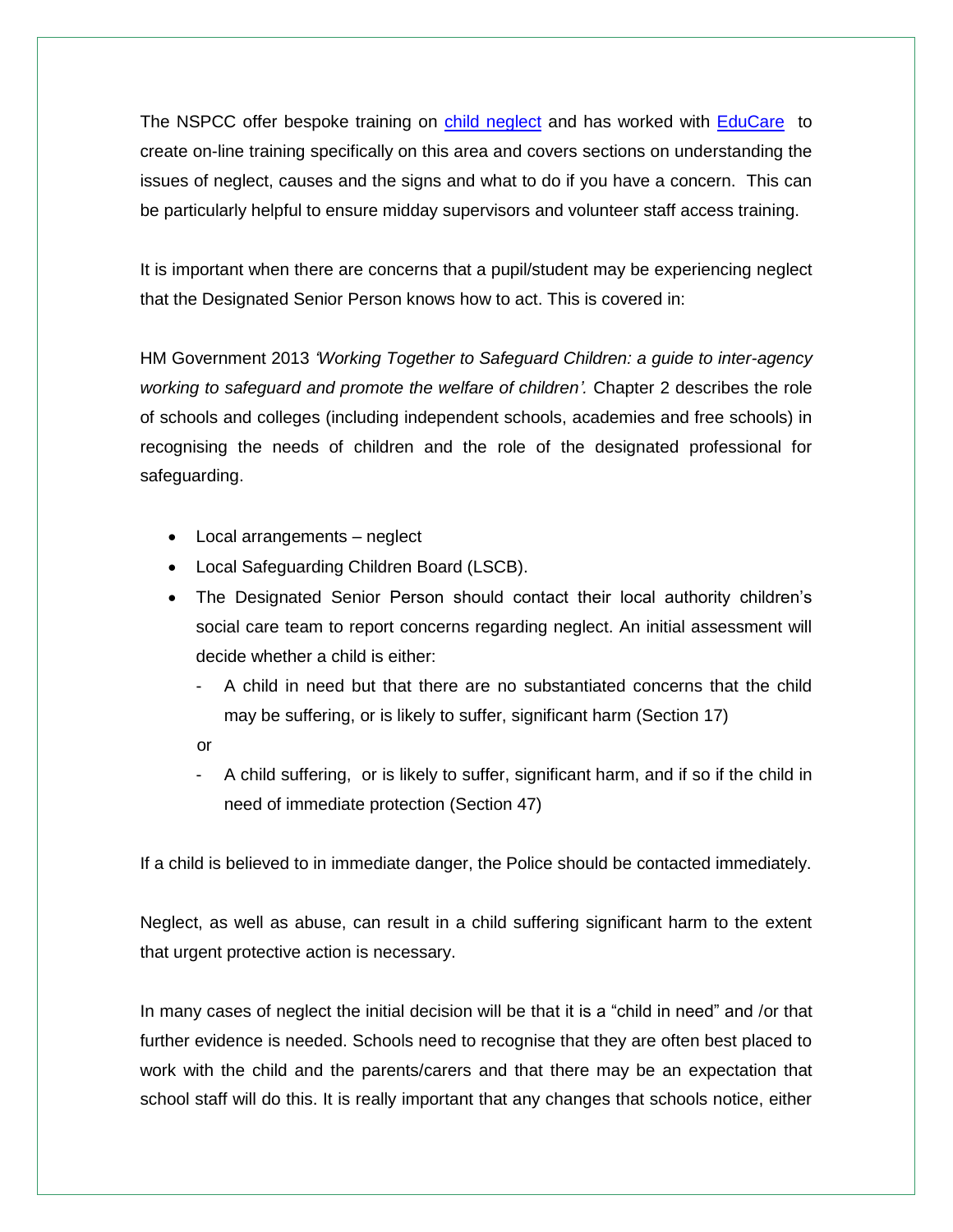positive or negative, are fed back to the agencies working alongside them and the family themselves. Schools need to decide who the appropriate members of staff are and recognising the sensitivity of this to ensure that they are trained to and supported in doing this.

When considering neglect it is important to take the age of the child into account particularly around adolescents and some assessment needs to take place as to what is the concern and whether it is about the teenager not caring or bothering about themselves or whether they have not been taught the basic skills around hygiene, safety or their own future. This is not easy to do and is an area that is quite unexplored in terms of research. It is important that it is not assumed and the conversations are had with the young person in a sensitive fashion to find out the reason for their presentation.

In cases of neglect the school is often best placed to provide the necessary evidence and it is important that the Designated Senior Person is fully engaged with the process at all stages. In some cases it is appropriate that a member of the school staff takes the role of Lead Professional.

The success of this for a school relies heavily on high quality reporting, recording and reviewing procedures. It is imperative that information is shared and not just placed in a folder and not reflected upon. Unfortunately it is often a high profile event involving a pupil that forces a school to look into the number of instances and it is only then that the pattern is identified which may have prevented the incident in the first place. It is valuable to remember that although looking at patterns is important that does not mean there should be a delay in intervention so that the situation becomes more serious. This is often due to the fact that schools feel the reported abuse and in particular neglect is minimised by other professionals particularly when they have reported concerns to social care. As an organisation it is imperative that this is recognised and supported and that the anger and frustration the member of staff may be feeling does not get in the way of intervening and the continued reporting in cases where neglect is present.

A number of schools have established links with organisations that can provide advice, support and services to parents and families, including offering parenting programmes.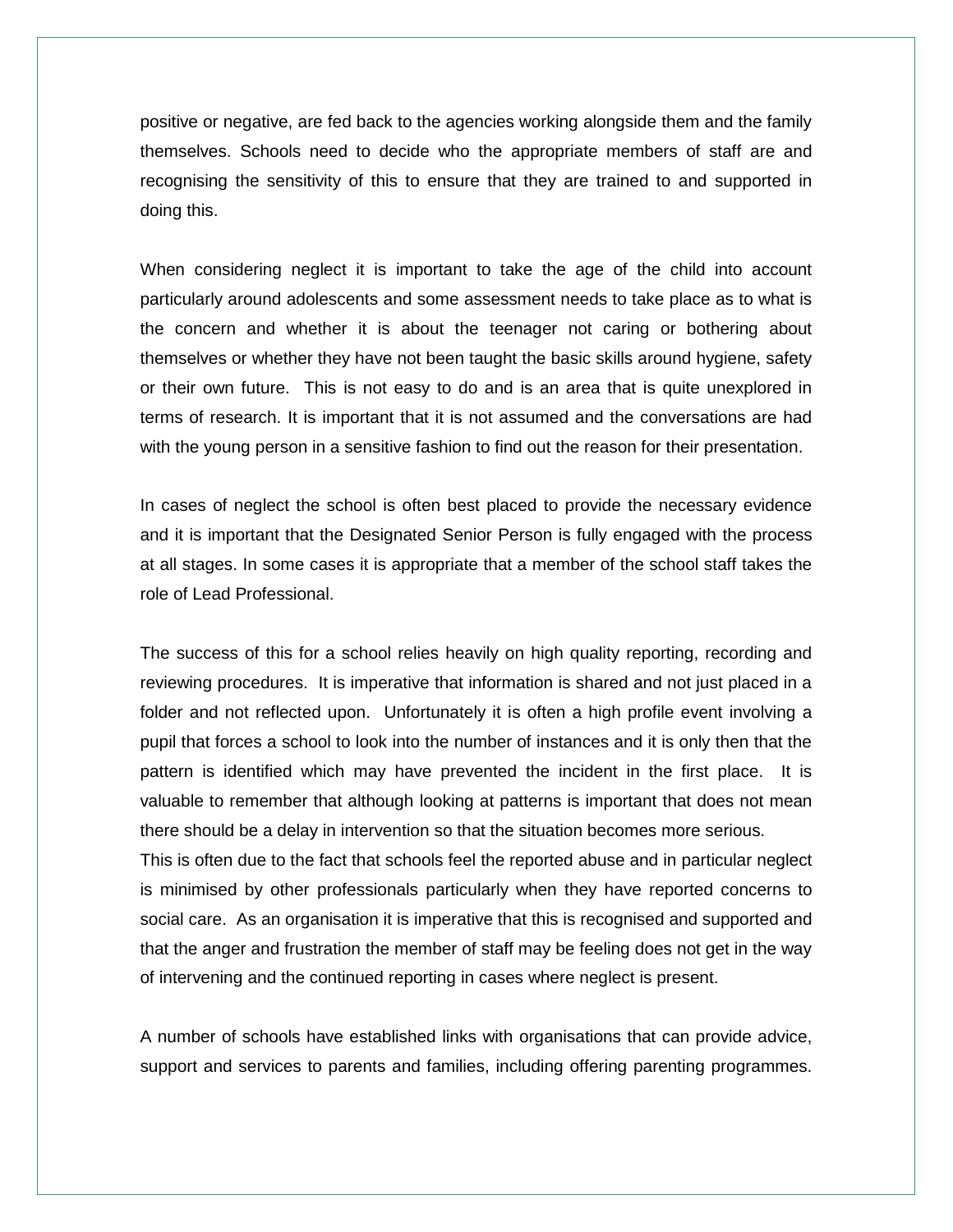In some cases this support is provided in-school with school staff involved. Schools need to be able to signpost and help parents to access support.

Schools need a strong child protection policy and procedures that are reviewed and affirmed regularly.

### **NSPCC resources and services:**

The NSPCC has produced a number of resources that will help schools to give their staff an awareness of abuse and neglect.

The NSPCC resource **Safety in Learning: essentials in safeguarding training for the** [education community](http://www.nspcc.org.uk/inform/trainingandconsultancy/learningresources/safetyinlearning_wda51474.html) and EduCare [Child Protection Awareness in Education](http://www.nspcc.org.uk/Inform/trainingandconsultancy/educare/educareCPAeducation_wda47925.html) cover the different forms of abuse and neglect and Safety in Learning has relevant case studies.

The NSPCC has produced two checklists that can help members of staff focus on the whole picture around a child. One is a childcare and development checklist that includes education, supervision and health care and can help build a better view of what life is like for the child, and the other is an initial outline of risk factors and possible interventions. Both of these could be adapted to suit the individual setting and the processes that they adhere to in identifying and dealing with cases of neglect. These can be found on pages 123-125 of [Developing an effective response to neglect and](http://www.nspcc.org.uk/inform/research/nspccresearch/completedresearch/developinganeffectiveresponsetoneglect_wda56702.html)  [emotional harm to children.](http://www.nspcc.org.uk/inform/research/nspccresearch/completedresearch/developinganeffectiveresponsetoneglect_wda56702.html)

Details of NSPCC Resources for Education can be found on [NSPCC Inform](http://www.nspcc.org.uk/Inform/resourcesforteachers/resourcesforteachers_wda48932.html) The NSPCC can provide advice, consultancy and training for schools. For further information please contact: 0808 800 5000 or [help@nspcc.org.uk](mailto:help@nspcc.org.uk)

### **Useful leaflets and information for schools:**

Home Alone – [your guide to keeping a child safe leaflet](http://www.nspcc.org.uk/inform/publications/home_alone_wda73922.html)

[Guidance on being home alone and babysitters](http://www.nspcc.org.uk/help-and-advice/for-parents-and-carers/positive-parenting/leaving-children-home-alone/leaving-children-home-alone_wda72908.html)

Out Alone – [looking how to keep children safe](http://www.nspcc.org.uk/inform/publications/outalone_wda65316.html)